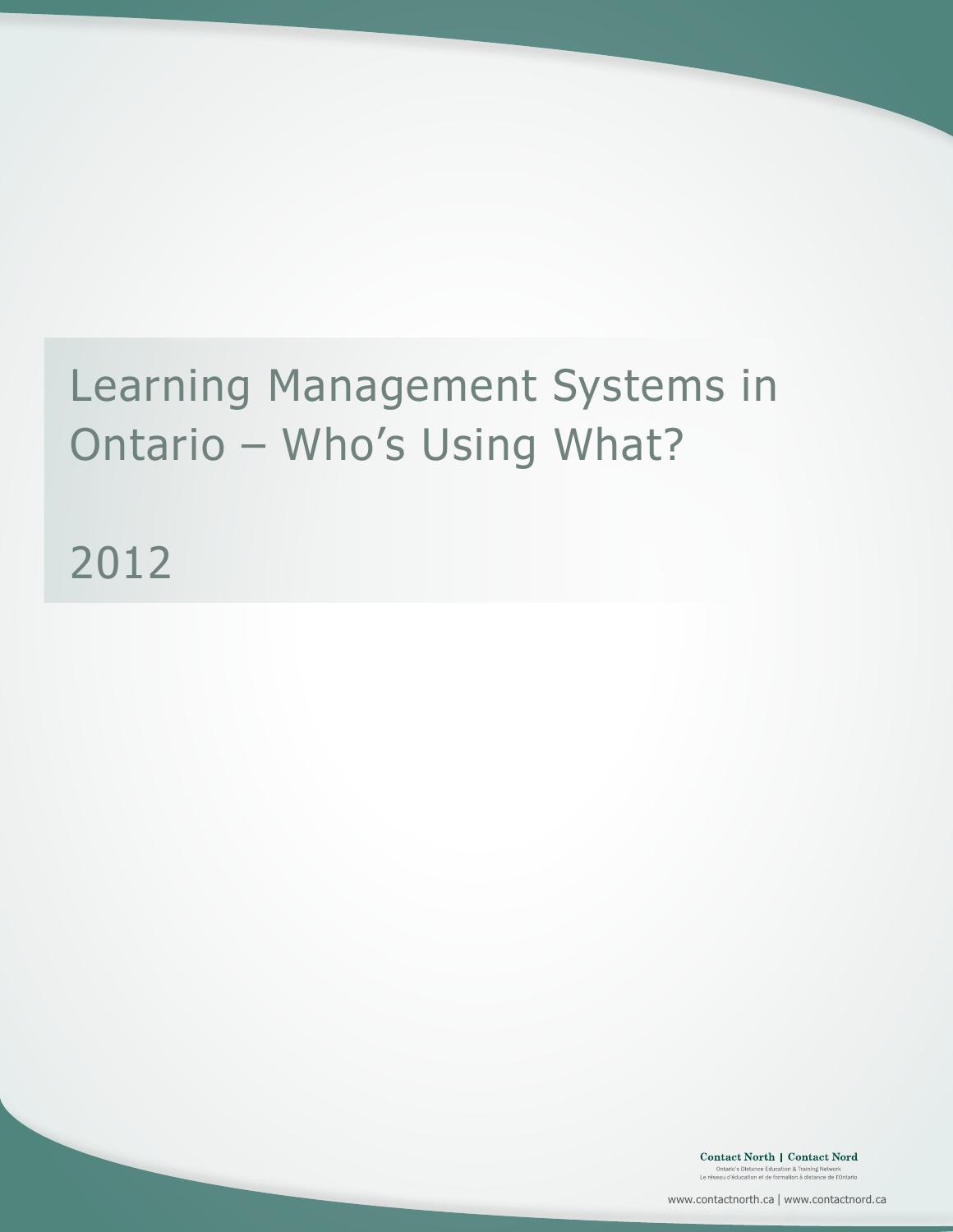Arroway and Sharma stated that in 2008, over 99 per cent of surveyed colleges and universities in the USA reported operating a Learning Management System (LMS) as their core platform for blended and online learning. According to the 2010 Campus Computing Survey, 97 per cent of campuses have a single, standard (campus-wide) LMS system installed.

However, 60 per cent of schools support only one proprietary LMS. The 2009 ECAR Study of Undergraduate Students and Information Technology showed that the number of students using an LMS increased from 80 percent in 2006 to 91 percent in 2009. The percentage of courses that use an LMS rose from 15 percent in 2000 to more than 53 percent in 2008.

Not all in the LMS "garden" is rosy however. The 2011 ECAR Study of Undergraduate Students and Information Technology shows that only one in four students think that these LMS systems are being used effectively within their institutions, and only one in five think that the LMS systems are well integrated in classroom activities for blended learning.

There is clearly more work to do.

## Who "Owns" the Market for LMS Systems?

In 2005, Blackboard acquired WebCT. Combined, the two systems controlled 76 per cent of the US post-secondary education market. Between 2005 and 2010, Blackboard's market share declined rapidly, despite acquiring Angel, another open source platform, in 2009. During the same period, all of Blackboard's major competitors increased market share:





Source: Campus Computing Survey, 2010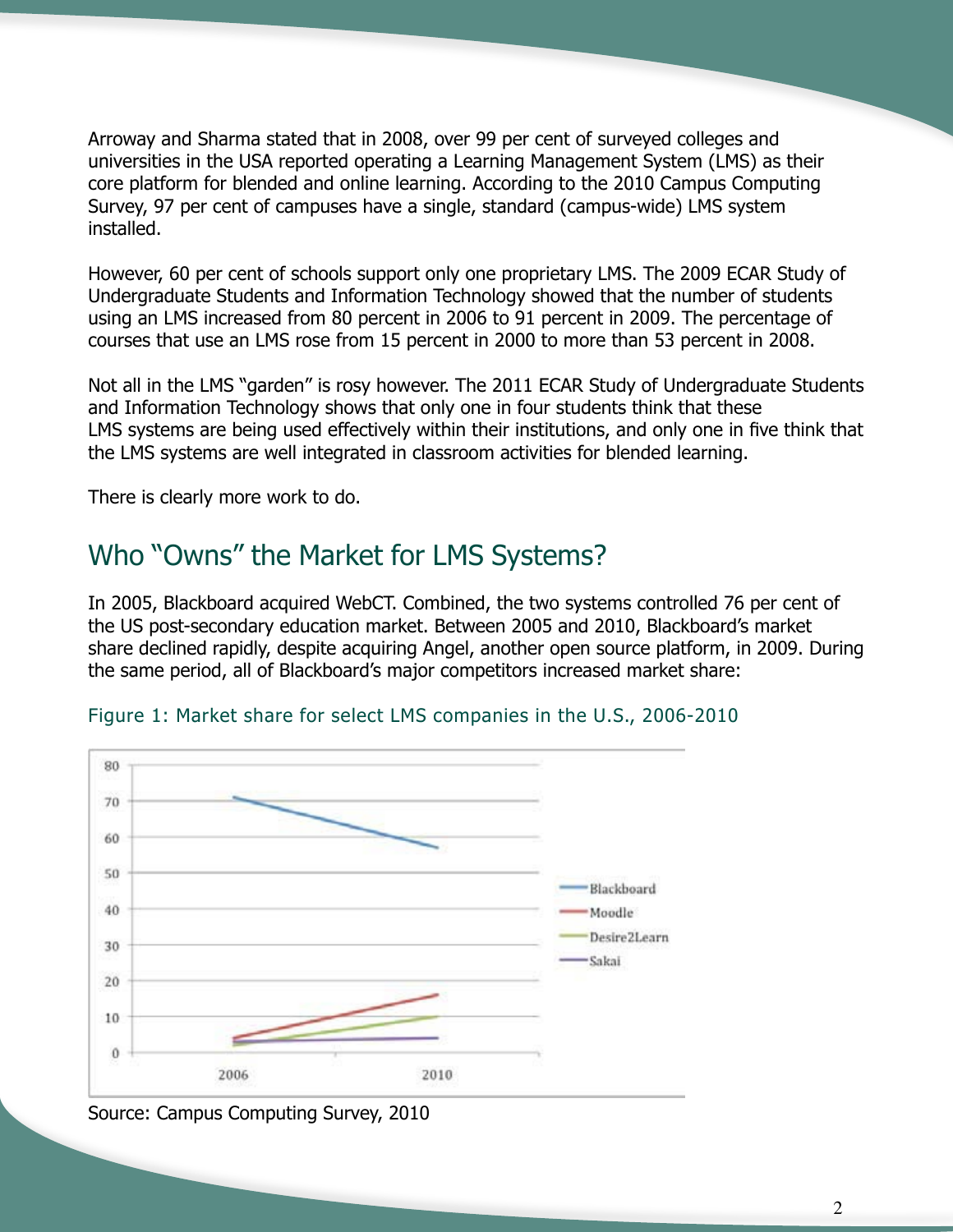The decline in Blackboard's market share may be less substantial than the data suggests. The percentages reflect changes in the number of institutional clients acquired by each provider. If the use of each system is analyzed in terms of number of users (students), then the changes in market share are less severe. Blackboard, like many larger companies, has sought to focus on its largest and most profitable clients. Many of the institutions now using Moodle, for example, are quite small in terms of student enrolment.

For this study, a search was done of Canadian institutional web sites to identify which LMSs they are using. The charts below illustrate adoption percentages of learning management systems in universities in Canada (Figure 2) and Ontario (Figure 3).



Figure 2: Market share of select LMS companies in Canadian universities, 2010

There are only a couple of small public post-secondary education institutions in Canada that do not have an LMS deployed as of January 2012. Moodle is deployed at a surprising 40 percent of Canadian universities, well above the adoption rate in the US. All five of the institutions that have more than one LMS deployed include Moodle.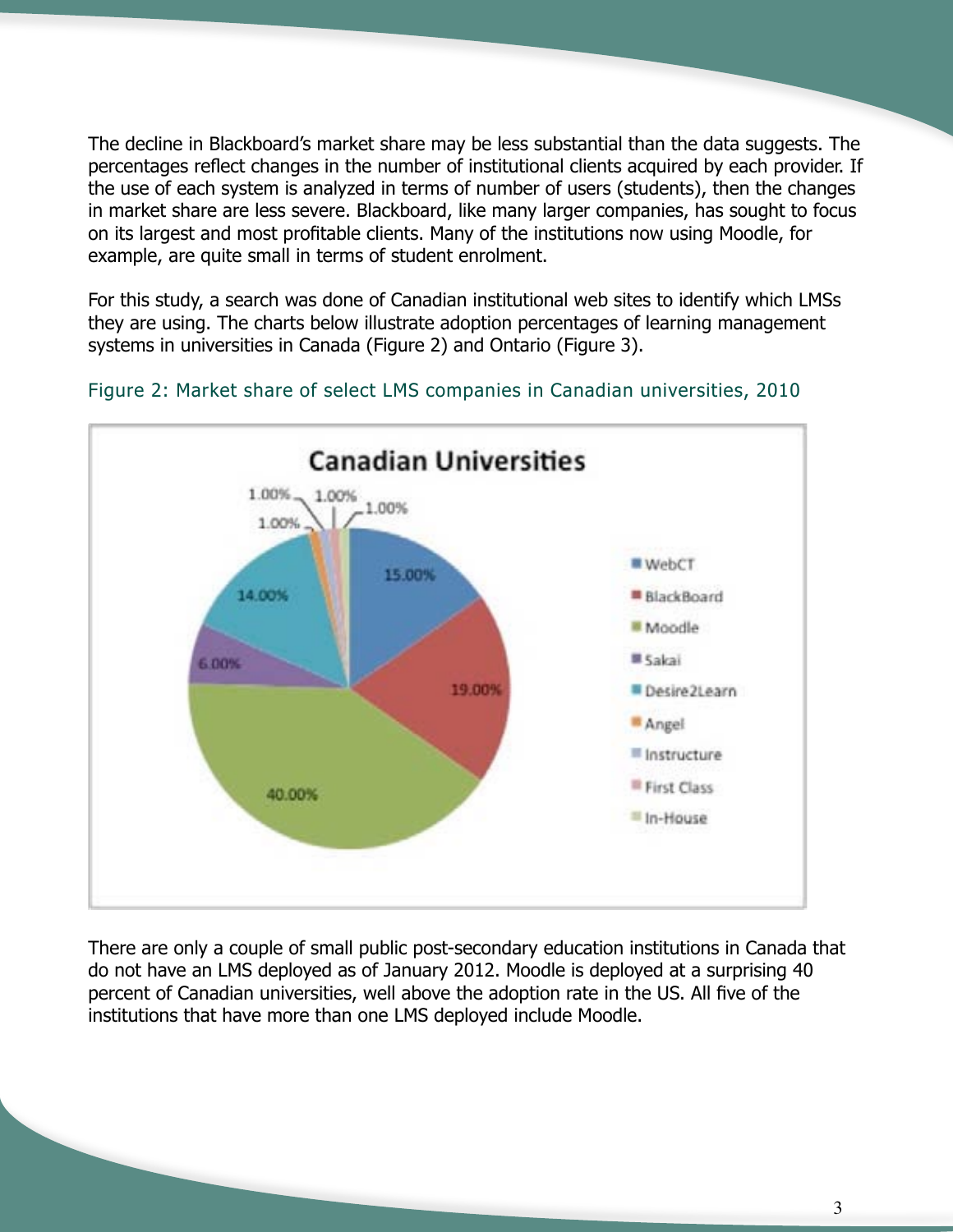It can be seen that the picture for Canadian universities is quite different from the Campus Computing Survey (which covers only U.S. institutions). Moodle is clearly the main LMS used in Canadian universities, with 40 per cent, while Blackboard (with Angel and Web CT) has 36 per cent of the market, and Desire2Learn (a Canadian company based in Ontario) has 14 per cent. Also worth noting is that Moodle is particularly popular among institutions in British Columbia.



Figure 3: Market share of select LMS companies in Ontario universities, 2010

It is worth noting that the split between proprietary (Blackboard, WebCT, Angel and Desire2Learn) and open source systems is higher (68-32) in Ontario than in Canada as a whole, including Ontario (53-47). The market share in the US between proprietary and open source systems is more consistent within Ontario than it is for the rest of Canada.